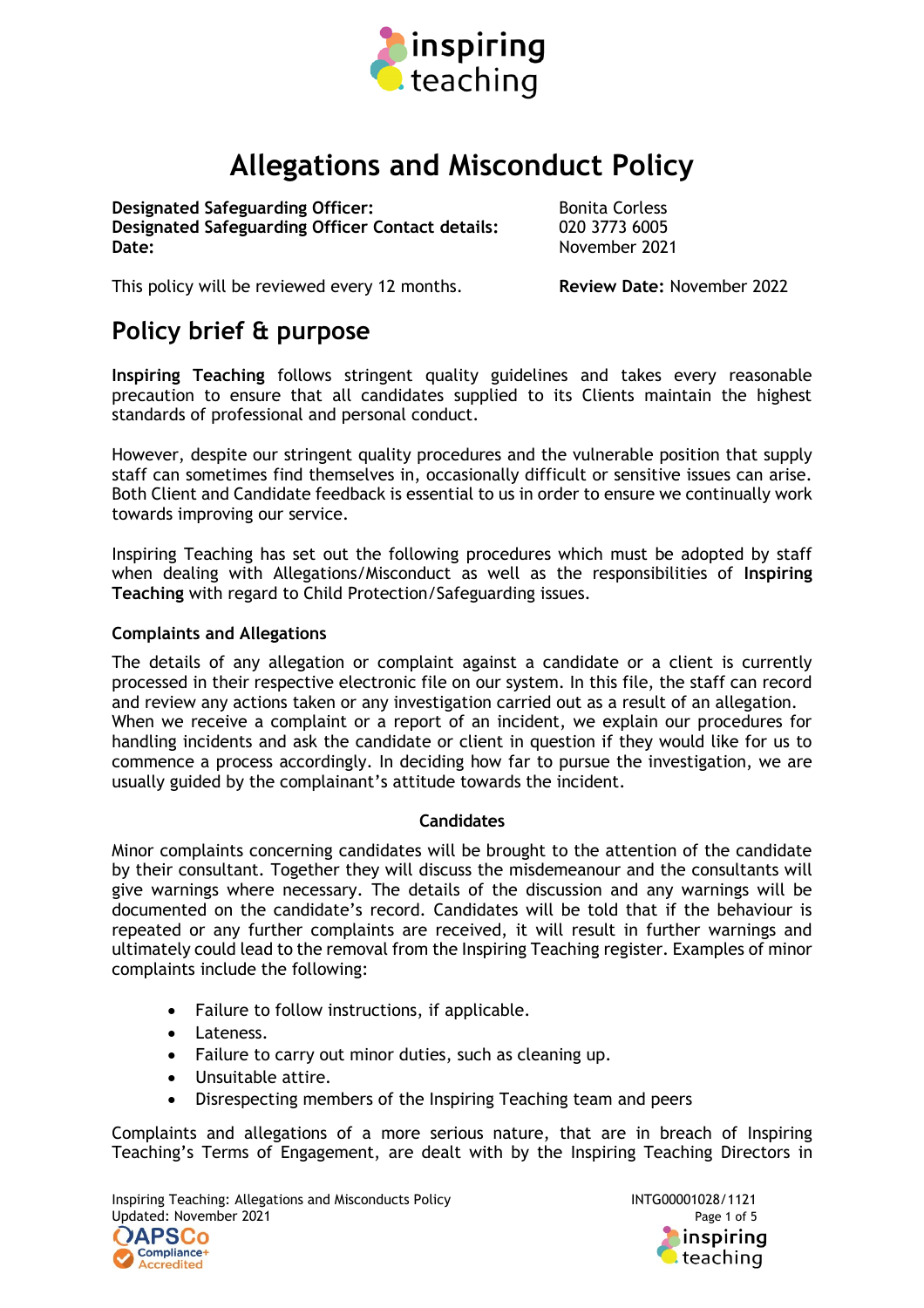

collaboration with the Inspiring Teaching consultant, the client and any other relevant authorities. Examples of serious complaints and allegations include:

- Inappropriate contact with colleagues or other persons on site.
- Inappropriate behaviour towards colleagues or other persons on site.
- Drink and drugs abuse.
- Safeguarding
- Theft.

#### **Clients**

Consultants will encourage candidates to speak openly about their experience with the role and the workplace in which they have been placed. Candidate comments will be treated in confidence unless it is agreed with the candidate to raise the issue with the client. The consultant will act on behalf of the candidate to help resolve any issues causing difficulty for them.

Complaints of a serious nature regarding the behaviour of client staff will be communicated to the person in charge at client and/or relevant governing body.

Examples issues:

- Inappropriate behaviour towards the candidate or any other person on site.
- Racial or sexual harassment.
- Health and safety issues.
- Safeguarding issues.

#### **Internal investigation procedures**

Where appropriate, Inspiring Teaching will undertake an internal investigation into the allegation or complaint. This course of action is carried out when the allegation or complaint is not serious enough to be dealt with by the police or any other third party but where the complainant and Inspiring Teaching are concerned about the complainer's professional conduct.

An internal investigation will only take place once all procedures for serious complaints or allegations of professional misconduct have been completed.

### **Procedure**

Each Inspiring Teaching candidate has a notes section in their electronic file. Details of any allegation or complaint against a candidate, together with a detailed account of all actions taken in the course of any investigation are recorded here and in their physical file. Copies of statements and all correspondence are also kept, as well as a chronological sequence of events.

Following the receipt of a complaint or report of an incident, we explain that we have certain procedures for handling incidents, and that we will be happy to set these in motion if the client wishes. If the incident is considered by either the client or a parent serious enough to warrant further investigation, we adopt the following procedures:

#### **Stage 1**

The complaint or allegation should be communicated to Inspiring Teaching by phone, in writing or by email to explain the nature of the allegation and how it has arisen. If the complaint is made by telephone, we encourage the Complainer to follow up via email or a

Inspiring Teaching: Allegations and Misconducts Policy **INTG00001028/1121** Updated: November 2021 **Page 2 of 5** Page 2 of 5

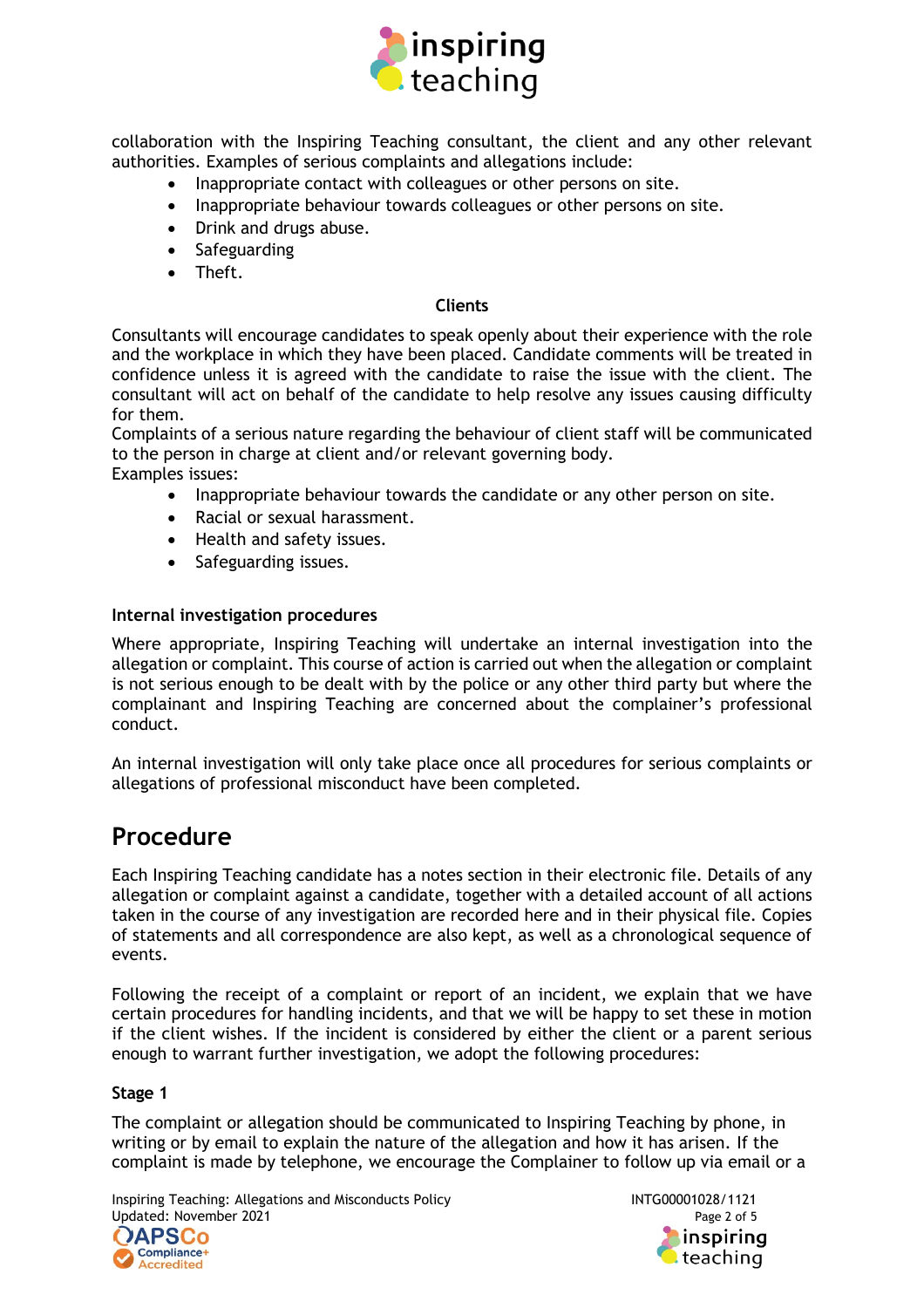

member of the team will follow up outlining the nature of the complaint in a document so that we have the information documented.

If the complainant is a client, the client will be asked the following questions:

- Do you wish to terminate the engagement with the candidate?
- Do you want to terminate immediately or wait until an investigation has been carried out?
- Would you like a replacement candidate?

If the complainant is a candidate, the candidate will be asked the following questions:

- Do you wish to terminate the engagement?
- Do you want to terminate immediately or wait until an investigation has been carried out?

Our Inspiring Teaching Directors must be informed immediately of all serious allegations made against candidates or clients.

#### **Stage 2**

Inspiring Teaching will inform the complainant that we conduct our own investigation. We will also explain the process of that investigation. A written statement will be requested from the complainant, together with any supporting documentation of the incident or incidents.

If the complaint is aimed towards a candidate, Inspiring Teaching will build up a profile of the candidate based on their original clearance checks, references and feedback from previous clients since working for Inspiring Teaching in order to assess the nature of the incident.

#### **Stage 3**

The complainee is notified about the complaint or allegation and is asked for their version of the events. Confidentiality is maintained on a need-to-know basis.

If the complainee is a client, they will be asked to discuss the matter over the phone or in person. If the complainee is a candidate, they are asked to attend a face-to-face review meeting. During this meeting the alleged incident will be discussed in detail, so the Director can evaluate the candidates' ability to continue working for Inspiring Teaching. If the matter is of a highly serious nature, the complainee should only be informed of the nature of the allegation if there is no way in which the investigation could be prejudiced or evidence could be lost. The complainee will, in that case, be notified of the allegations by the police directly.

#### **Stage 4**

Inspiring Teaching informs the complainant of the steps that have been taken and of the outcome of the investigation. The complainant is advised that if the matter cannot be resolved and that the seriousness of the allegation warrants further action, to adopt whatever measures would normally come into force to meet legal requirements. If the issue needs to be resolved through any authority involvement, Inspiring Teaching will be guided by the authority's decision when considering working with the complainant subsequently.

#### **Stage 5**

If the complainee is a candidate with an unblemished record and where a genuine error in

Inspiring Teaching: Allegations and Misconducts Policy **INTG00001028/1121** Updated: November 2021 **Page 3 of 5** and 2021



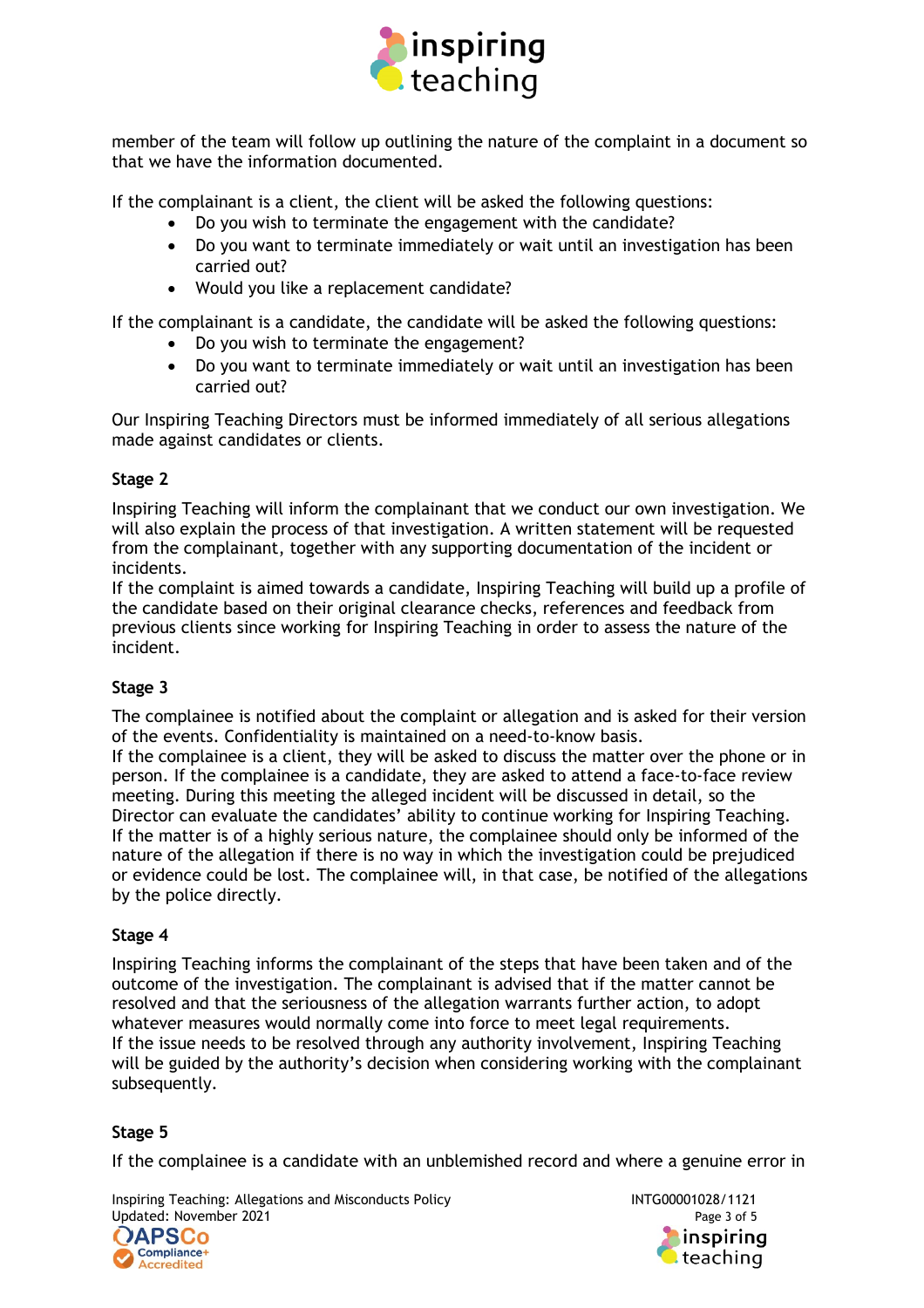

professional practice has been made, Inspiring Teaching will go through the Terms of Engagement with the candidate and require the candidate to resign the terms. If required, additional training will be given. In the event of repetitive minor misdemeanours and where complaints are continually being made (by the same or different clients), we will act and make a decision to remove the candidate from Inspiring Teaching's register.

#### **Stage 6**

Following the meeting we will then write to the client to report on our investigation. The client is advised that if the matter cannot be resolved and that the seriousness of the allegation warrants further action, to adopt whatever measures would normally come into force to meet legal requirements.

While any such proceedings a senior representative of Inspiring Teaching will be available to attend, if requested, any meetings to share information and co-operate fully with the Client/Authority pending a final decision. All internal paperwork will also be made available. Following the outcome of any such investigation, we are guided by the Client/Authority's decision when considering the candidates future as an Inspiring Teaching worker.

All candidates returning to work for Inspiring Teaching after a review meeting are closely monitored on returning and relevant notes are kept on their file.

If Inspiring Teaching is still concerned about a candidate's ability to return to work after their practice review meeting, the matter will be referred to the Director. For issues defined as professional incompetence or serious misconduct which have been the subject of an investigation and which have been proven to the satisfaction of the Director of Inspiring Teaching, a candidate will be immediately removed from the Inspiring Teaching register. If a candidate is removed from the Inspiring Teaching register, the candidate and the relevant authorities will be informed, for example the Disclosure and Barring Service. Affected clients will also be informed.

### **Post Registration**

If Inspiring Teaching receives information following registration of a candidate which may be relevant to his/her suitability for a post within a client, we will first assess its severity. If it is apparent that the information is of a serious nature and could be a child protection issue, then we would notify all relevant parties immediately and implement the following procedure:

- Managers will immediately make the Director or Designated Safeguarding Officer aware of any candidate having serious allegations made against them.
- Any serious acts of misconduct will be dealt with by the Designated Safeguarding Officer.
- Any candidate who presents false documentation or has a serious allegation made against them is referred to the relevant body i.e. LADO (the Local Authority Department Officer) or NCTL (the National College for Teaching and Leadership). If appropriate, these bodies can prohibit staff, meaning the person concerned is not allowed to teach in clients i.e. schools, day nurseries, relevant youth accommodation and children's homes in England.
- If an allegation is of a less serious nature and does not require referring to the above department, we will suspend the candidate and require them to attend an

Inspiring Teaching: Allegations and Misconducts Policy **INTG00001028/1121** Updated: November 2021 **Page 4 of 5**